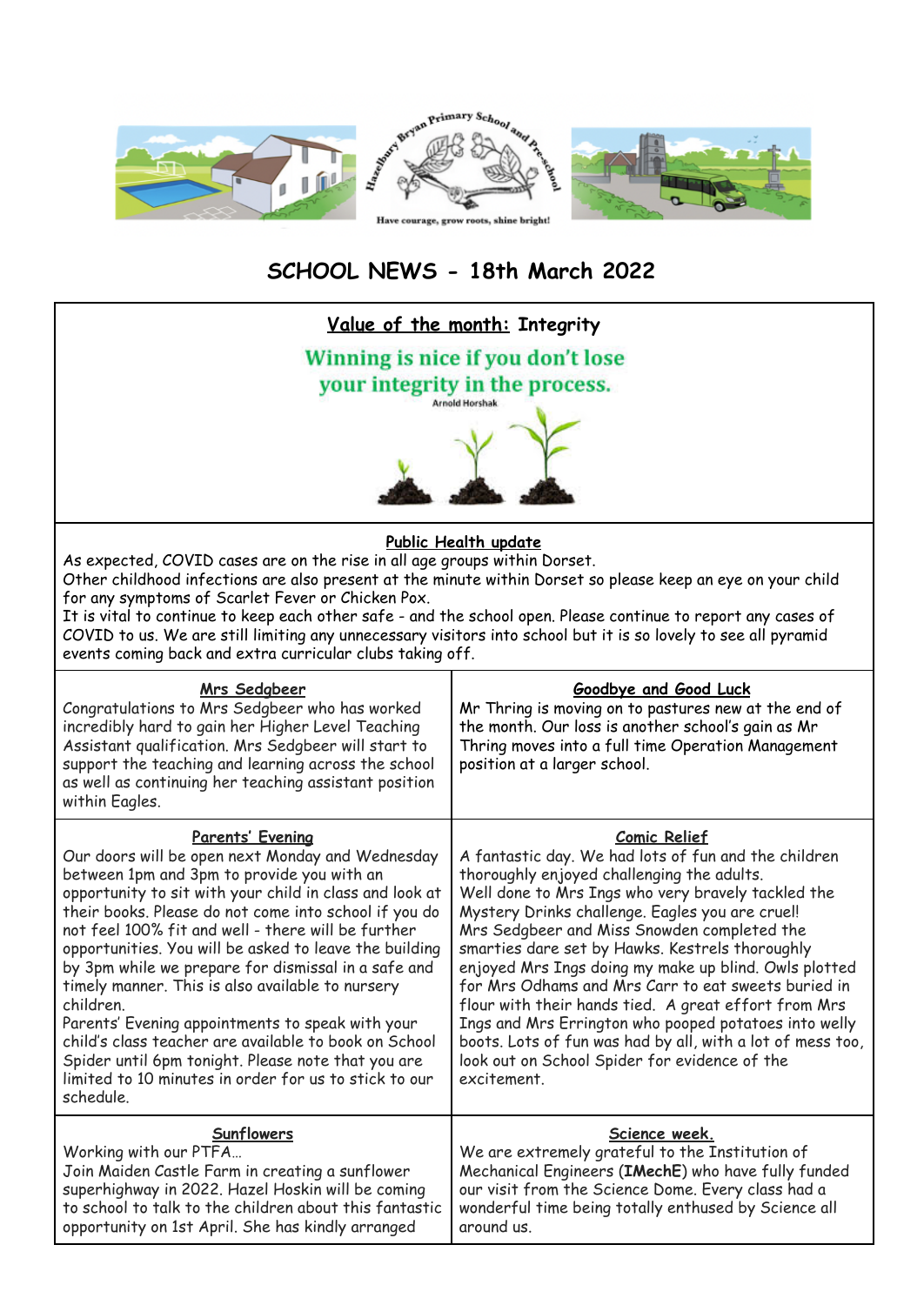| for every child to have a packet of sunflower seeds<br>to grow and will talk to them about her proposal.                                                                                                                                                                                                                                                                                                                                                                                                    | A huge thank you to Mrs Gillibrand for organising such<br>a fun week to inspire the children.<br>Thank you to Dr Parkyn, who came to talk to every class<br>about her bees.<br>Look out on your class gallery or blog for any further<br>details.                                        |
|-------------------------------------------------------------------------------------------------------------------------------------------------------------------------------------------------------------------------------------------------------------------------------------------------------------------------------------------------------------------------------------------------------------------------------------------------------------------------------------------------------------|------------------------------------------------------------------------------------------------------------------------------------------------------------------------------------------------------------------------------------------------------------------------------------------|
| <b>Class Photos</b><br>On Wednesday 30 March Fraser Portraits will be in<br>school taking class photos. If you DO NOT want<br>your child to be included in this photo please let the<br>school office know by Friday 25 March. If we do<br>not hear from you by this date we will assume you<br>are happy for your child to be photographed. If<br>your child is in nursery and does not attend this day<br>or session you are very welcome to come to the<br>school hall at 9am to join in the photograph. | <b>Ukraine Donations</b><br>We raised ££159.22 for the Ukraine appeal - thank<br>you so much for your generosity.<br>'We look forward to the time when the power of love<br>will replace the love of power. Then will our world know<br>the blessing of PEACE.' William Ewart Gladstone. |
| Netball Tournament<br>A great effort by our netball team who represented<br>the school at Stalbridge Primary School yesterday.<br>They came 4th place within our pyramid of schools.<br>Great sportsmanship was displayed by all, they were<br>a credit to the school.                                                                                                                                                                                                                                      | <b>PTFA Meeting</b><br>Monday 28th March at 3.15pm in school. Come and join<br>our Parents, Teachers and Friends Association to<br>discuss future fund raising for the school.                                                                                                           |
| Pot of Gold and Credit Zone winners!!!!!!                                                                                                                                                                                                                                                                                                                                                                                                                                                                   |                                                                                                                                                                                                                                                                                          |
| A massive well done and congratulations to:                                                                                                                                                                                                                                                                                                                                                                                                                                                                 |                                                                                                                                                                                                                                                                                          |
| Gus and Riley in Kestrels for reaching their Pot of Gold.<br>Hugh for reaching his Bronze Award.                                                                                                                                                                                                                                                                                                                                                                                                            |                                                                                                                                                                                                                                                                                          |
| We are really proud of you. Keep up the hard work!                                                                                                                                                                                                                                                                                                                                                                                                                                                          |                                                                                                                                                                                                                                                                                          |
| Learner of the week<br>Barn Owls: Zachary for amazing understanding of numbers.<br>Owls: Billy for excellent scientific skills. Billy could explain when a cloud rains.<br>Kestrels: Huw for showing his amazing science knowledge.<br>Hawks: Rosie P for great participation throughout science week.<br>Eagles:                                                                                                                                                                                           |                                                                                                                                                                                                                                                                                          |
| Attendance                                                                                                                                                                                                                                                                                                                                                                                                                                                                                                  |                                                                                                                                                                                                                                                                                          |
| Class:                                                                                                                                                                                                                                                                                                                                                                                                                                                                                                      | Week beginning: 21 March 2022                                                                                                                                                                                                                                                            |
| Owls                                                                                                                                                                                                                                                                                                                                                                                                                                                                                                        | 100% - WELL DONE                                                                                                                                                                                                                                                                         |
| <b>Kestrels</b>                                                                                                                                                                                                                                                                                                                                                                                                                                                                                             | 100% - WELL DONE                                                                                                                                                                                                                                                                         |
| <b>Hawks</b>                                                                                                                                                                                                                                                                                                                                                                                                                                                                                                | 93.7%                                                                                                                                                                                                                                                                                    |
| <b>Eagles</b>                                                                                                                                                                                                                                                                                                                                                                                                                                                                                               | 89%                                                                                                                                                                                                                                                                                      |